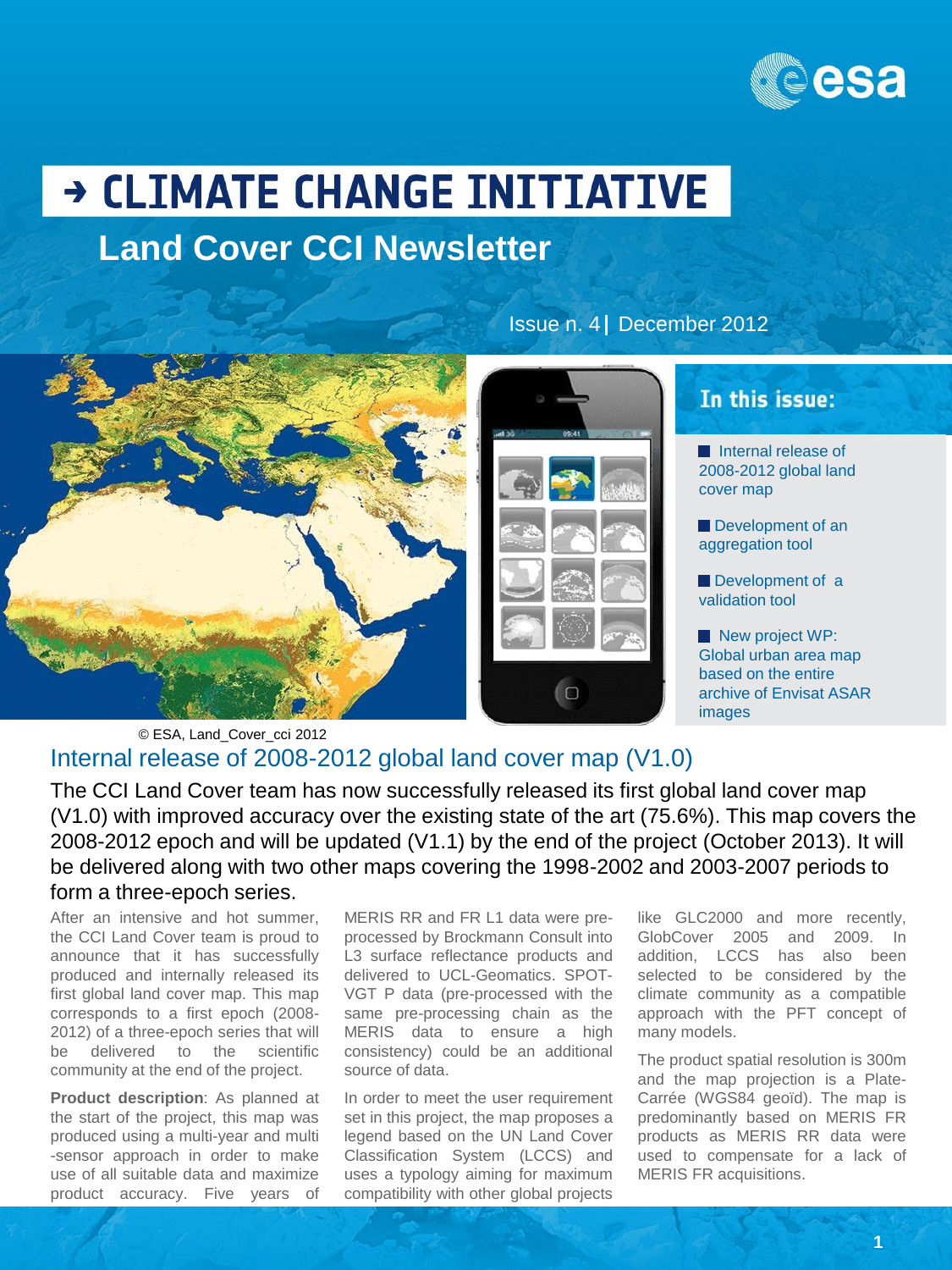

**and couer** Land cover state and land cover conditions: As land cover maps are mostly generated from a few instantaneous observations of the land cover state they are rather sensitive to the date(s) of observation and can reflect temporary conditions

(e.g. map savannahs as burnt scars, boreal forest as snow, croplands as bare soils, etc.). For this reason the CCI Land Cover team has introduced for the first time the concept of *land cover state* and *land cover condition* (see Project Specification Document available from the project website <http://www.esa-landcover-cci.org/>). The land cover state stands for the stable component of the land cover and is derived from multi-year observation datasets. The land cover condition reflects the instantaneous observations of the land cover and is considered within the perspective of a time cycle (typically a year). The land cover condition analysis over a multi-year period (under the assumption of stable land cover state over this period) therefore enables to derive a reference land cover condition as well as information about the intra-annual variability. The relevance of these additional products for climate modeling activities is currently being assessed as the following two land cover conditions have now been produced and internally delivered to the climate modelers: burnt areas and NDVI.



Figure 1: CCI Land Cover 2008-2012 epoch (300m).

#### **Aggregation tool**

The CCI Land Cover consortium has developed a tool enabling the users to adjust the product spatial resolution and convert the land cover classes into Plant Functional Types (PFT).

The land cover maps will be delivered in a full spatial resolution version, both as global files and as regional subsets, in a Plate Carree projection. However, climate models may need products associated with a coarser spatial resolution, over specific areas (e.g. for regional climate models) and/or in another projection.

In order to face the variety of requirements, the CCI Land Cover consortium has developed a tool that allows users to adjust these parameters of the land cover products in a way that is suitable to their model.

This tool also provides the users with the possibility of converting the CCI land cover product into a PFT-derived product.

The tool has been released internally to the CCI Land Cover consortium.

The current version allows the resampling in the original Plate-Carrée projection. It ensures an appropriate aggregation of the classes when decreasing the resolution. It also allows the conversion of the LCCS classes into PFT. The next tool release will allow a modification of the projection type and further resampling.